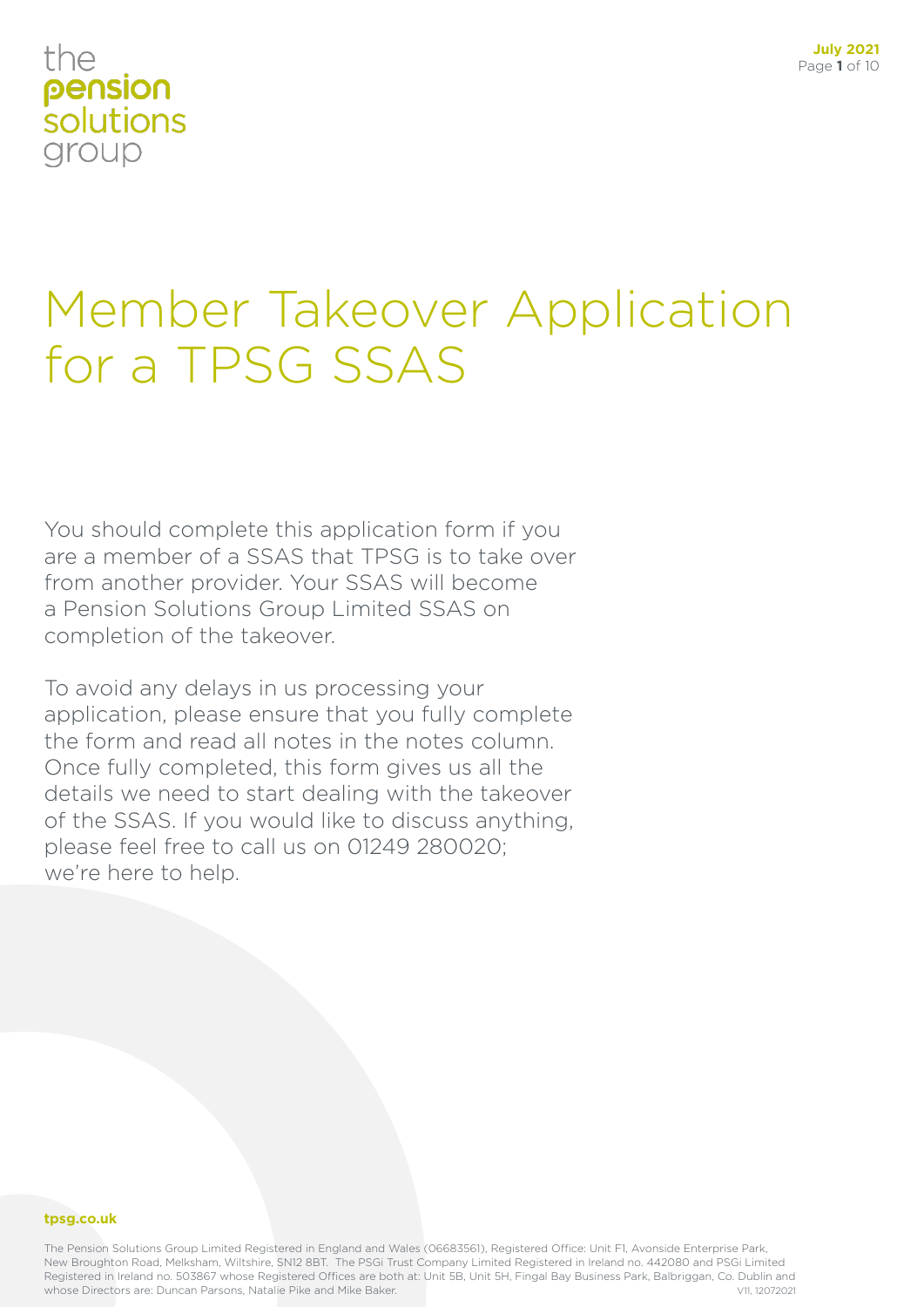### **Member application for a TPSG SSAS**

If you need assistance, please call us: 01249 280020

|                                                                                                                                                     | What is the name of the SSAS that you belong to that TPSG is to take over? |  |  |
|-----------------------------------------------------------------------------------------------------------------------------------------------------|----------------------------------------------------------------------------|--|--|
|                                                                                                                                                     |                                                                            |  |  |
| <b>Your details</b>                                                                                                                                 | Called "The SSAS" in the remainder of this application.                    |  |  |
|                                                                                                                                                     | Your title                                                                 |  |  |
| <b>Notes</b>                                                                                                                                        | Mr Mrs Ms Miss Other                                                       |  |  |
|                                                                                                                                                     | If 'Other' please state                                                    |  |  |
|                                                                                                                                                     | First name(s)                                                              |  |  |
|                                                                                                                                                     | Surname                                                                    |  |  |
|                                                                                                                                                     | Previous/other names                                                       |  |  |
|                                                                                                                                                     | Date of birth                                                              |  |  |
|                                                                                                                                                     | Male Female                                                                |  |  |
|                                                                                                                                                     | Permanent residential address (including country)                          |  |  |
|                                                                                                                                                     |                                                                            |  |  |
|                                                                                                                                                     |                                                                            |  |  |
|                                                                                                                                                     |                                                                            |  |  |
|                                                                                                                                                     | Postcode                                                                   |  |  |
|                                                                                                                                                     | Date you moved to current address                                          |  |  |
|                                                                                                                                                     | Telephone Number                                                           |  |  |
|                                                                                                                                                     | Mobile Number                                                              |  |  |
| Please note: we will only ever<br>use your email address to<br>contact you about important<br>information concerning your<br>scheme or our service. | Fax Number                                                                 |  |  |
|                                                                                                                                                     | Email Address                                                              |  |  |
|                                                                                                                                                     | >>                                                                         |  |  |

### **tpsg.co.uk**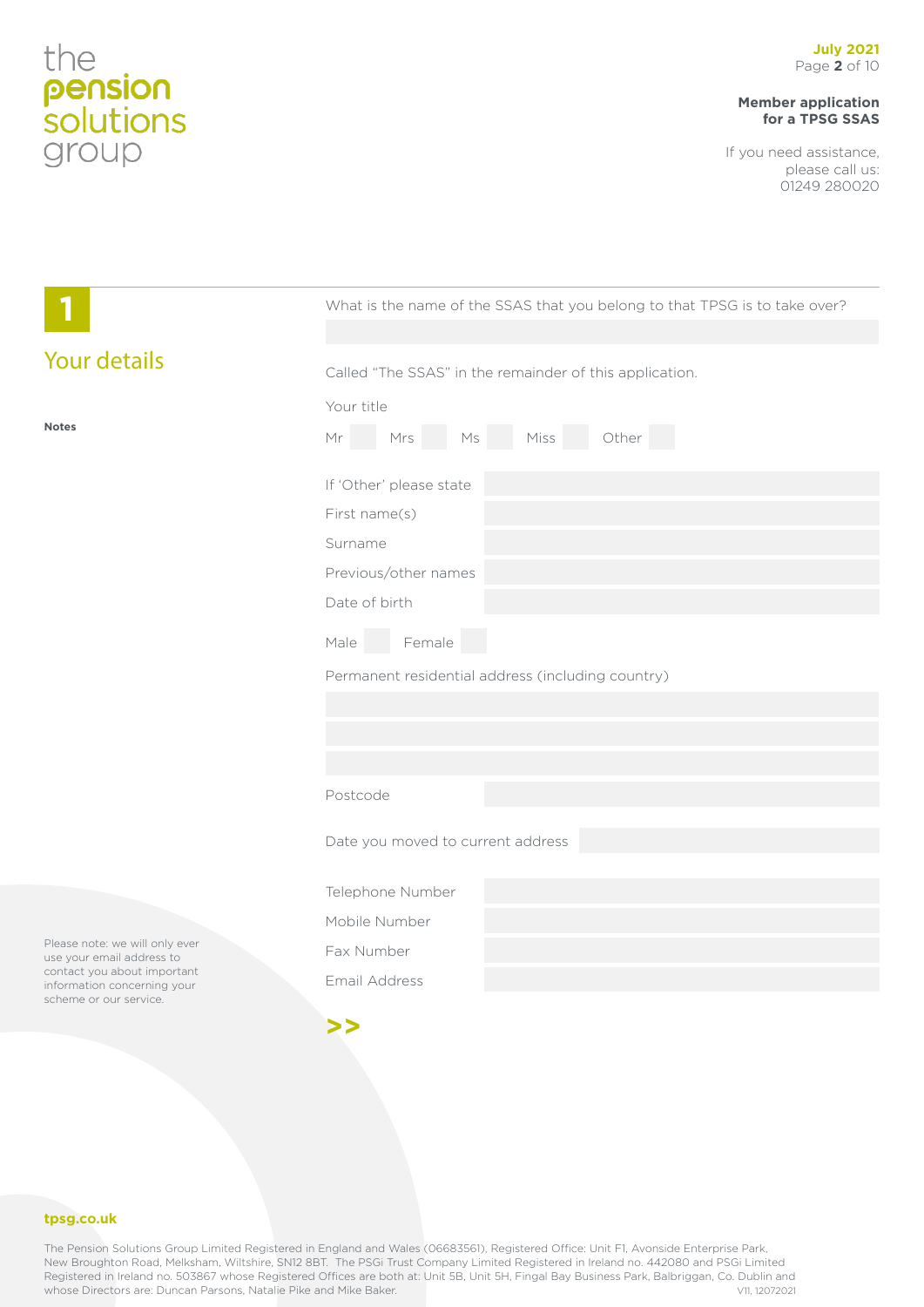**Notes**

12 months.

Please provide details of your previous address if you have been living at your current address for less than

Your details (continued)

### **Member application for a TPSG SSAS**

If you need assistance, please call us: 01249 280020

| Your previous residential address (including country)               |  |     |    |
|---------------------------------------------------------------------|--|-----|----|
|                                                                     |  |     |    |
|                                                                     |  |     |    |
|                                                                     |  |     |    |
| Postcode                                                            |  |     |    |
| Date you moved to current address                                   |  |     |    |
| National Insurance Number                                           |  |     |    |
| Tick if you do not have a National Insurance Number                 |  |     |    |
| If you do not have a National Insurance Number, please explain why  |  |     |    |
|                                                                     |  |     |    |
|                                                                     |  |     |    |
|                                                                     |  |     |    |
| Country of residence                                                |  |     |    |
| Nationality                                                         |  |     |    |
| Do you have dual nationality?                                       |  | Yes | No |
| If you have dual nationality, please confirm your other nationality |  |     |    |
|                                                                     |  |     |    |

**>>**

### **tpsg.co.uk**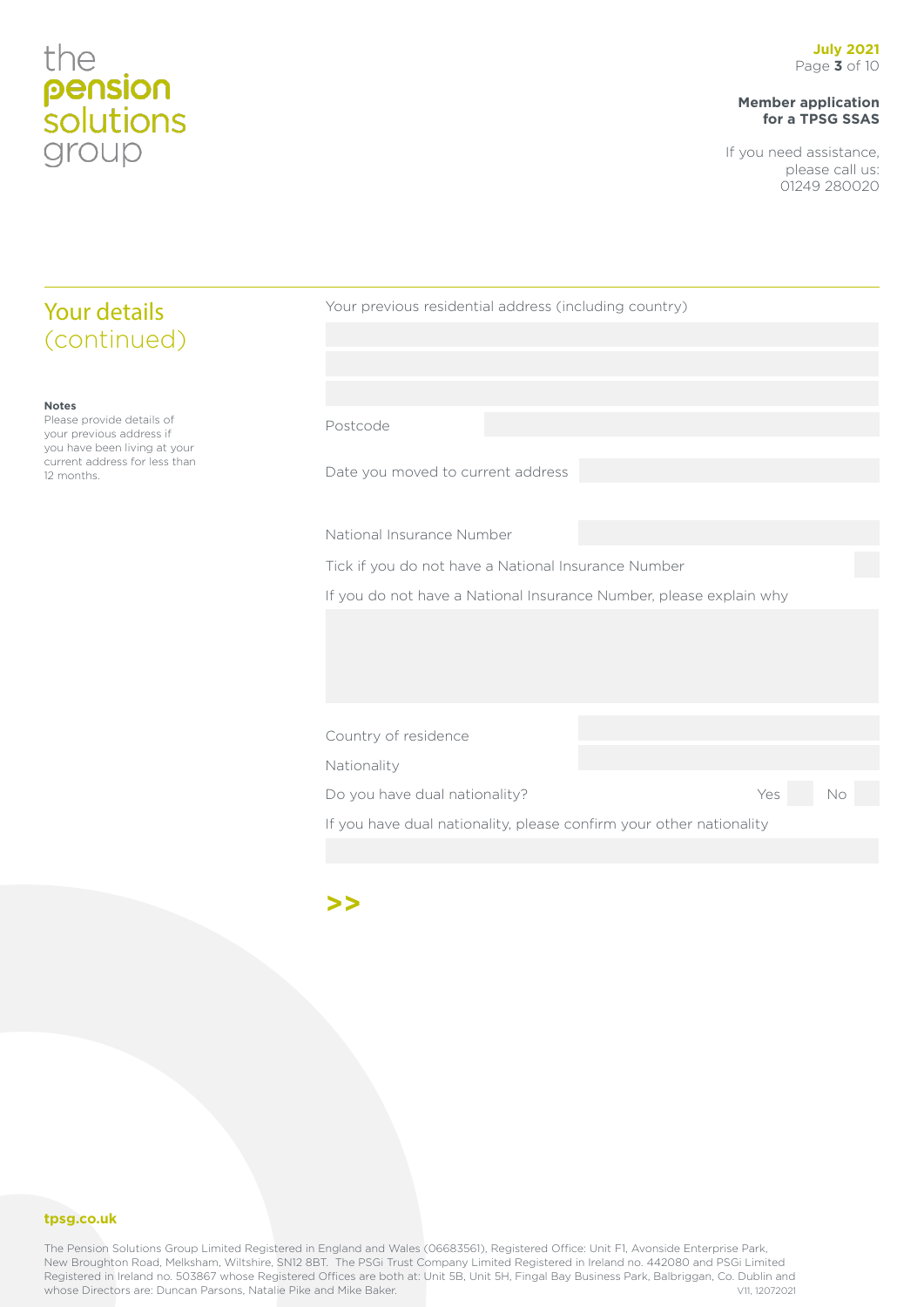### **Member application for a TPSG SSAS**

If you need assistance, please call us: 01249 280020

|                                                                                                                                                                                            | Your sponsoring employer's name                                                                                                                                                                                                                            |                                                                                               |  |
|--------------------------------------------------------------------------------------------------------------------------------------------------------------------------------------------|------------------------------------------------------------------------------------------------------------------------------------------------------------------------------------------------------------------------------------------------------------|-----------------------------------------------------------------------------------------------|--|
| Your employment<br>details                                                                                                                                                                 | Called "The Sponsoring Employer/Employer" in the remainder of this application.<br>Your employer's address                                                                                                                                                 |                                                                                               |  |
| <b>Notes</b><br>If you are employed by more<br>than one company that<br>sponsors the SSAS, please<br>print as many copies of this<br>page as necessary to provide<br>all of their details. | Postcode<br>Email                                                                                                                                                                                                                                          |                                                                                               |  |
|                                                                                                                                                                                            | Date you joined the employer                                                                                                                                                                                                                               |                                                                                               |  |
| *Please provide us with<br>certified ID (address and<br>photographic) for Directors<br>with a larger than 25% share                                                                        | Are you a Director of this company?<br>Date you became a Director<br>% of company owned*<br>Approximate annual earnings for<br>the last tax year (up to 5 April)<br>Unique Taxpayer Reference Number (UTR)<br>your current employer for 12 months or less. | Yes<br>No<br>£<br>Please provide your previous employer's address if you have only worked for |  |
| Please provide details of<br>your previous employer if<br>you have been with your<br>current employer for less<br>than 12 months.                                                          | Your previous employer's name<br>Your previous employer's address                                                                                                                                                                                          |                                                                                               |  |
|                                                                                                                                                                                            | Postcode<br>>                                                                                                                                                                                                                                              |                                                                                               |  |

### **tpsg.co.uk**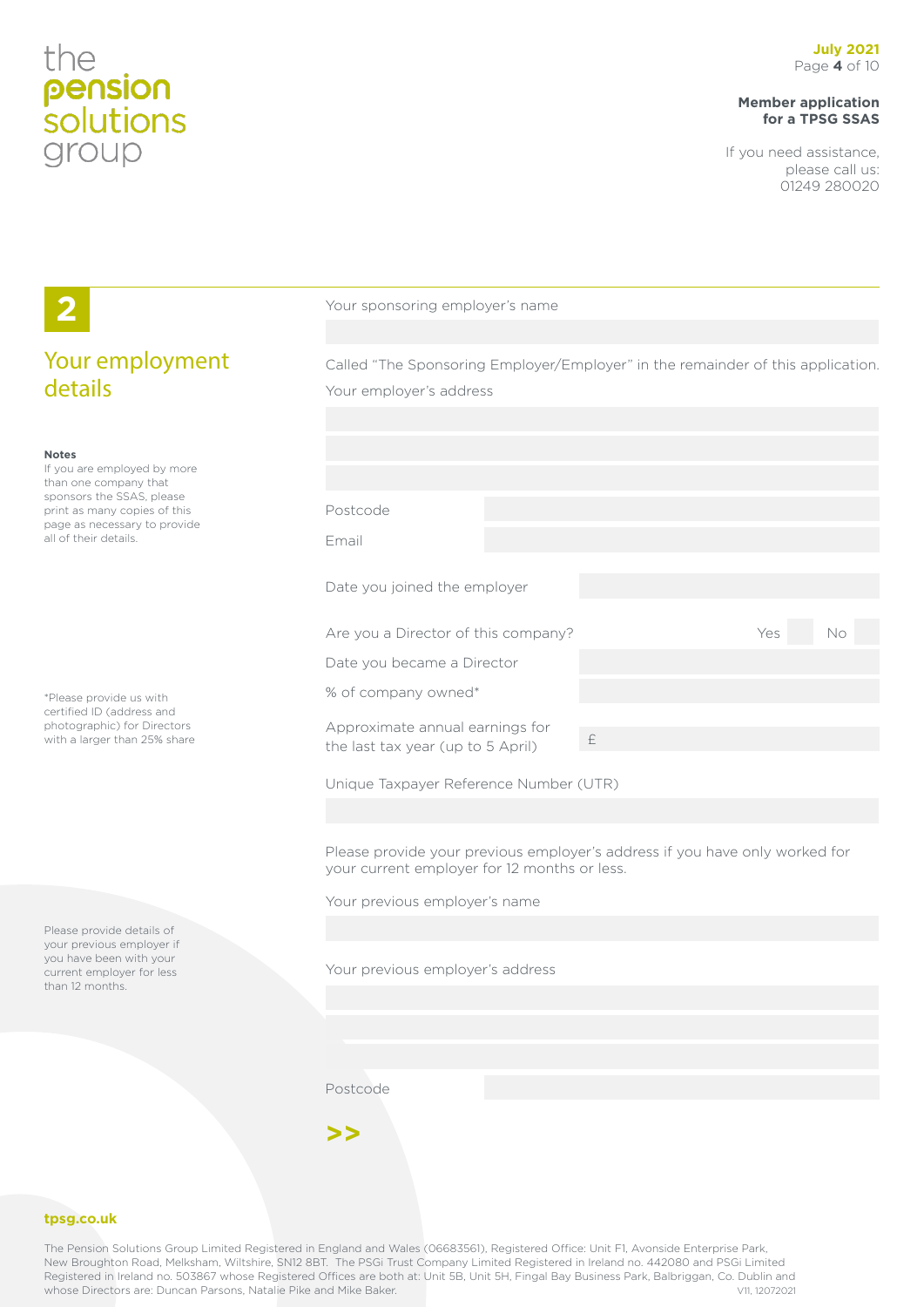### **Member application for a TPSG SSAS**

If you need assistance, please call us: 01249 280020

|                                                                                                                          | Single Widowed<br>Married                                    |                        | Divorced                 |               |
|--------------------------------------------------------------------------------------------------------------------------|--------------------------------------------------------------|------------------------|--------------------------|---------------|
| Your spouse &<br>dependent details                                                                                       | Other<br>Registered civil partner                            |                        |                          |               |
|                                                                                                                          | If 'Other' please state                                      |                        |                          |               |
| <b>Notes</b><br>Please indicate your marital<br>status.                                                                  | Your spouse or civil partner's date of birth                 |                        |                          |               |
| Please provide your spouse<br>or civil partner's full name.                                                              | Spouse or civil partner's name                               |                        |                          |               |
|                                                                                                                          | Your spouse or civil partner's permanent residential address |                        |                          |               |
|                                                                                                                          | Postcode                                                     |                        |                          |               |
| Reason for dependence                                                                                                    | Have you got any dependents?                                 |                        |                          |               |
| should be completed in line<br>with the Member Trustees<br>Guide, i.e. spouse, child under<br>23, child with impairment. | Name and address of<br>dependent                             | Relationship<br>to you | Reason for<br>dependence | Date of Birth |
|                                                                                                                          |                                                              |                        |                          |               |
|                                                                                                                          |                                                              |                        |                          |               |
|                                                                                                                          |                                                              |                        |                          |               |
|                                                                                                                          |                                                              |                        |                          |               |

### **tpsg.co.uk**



**>>**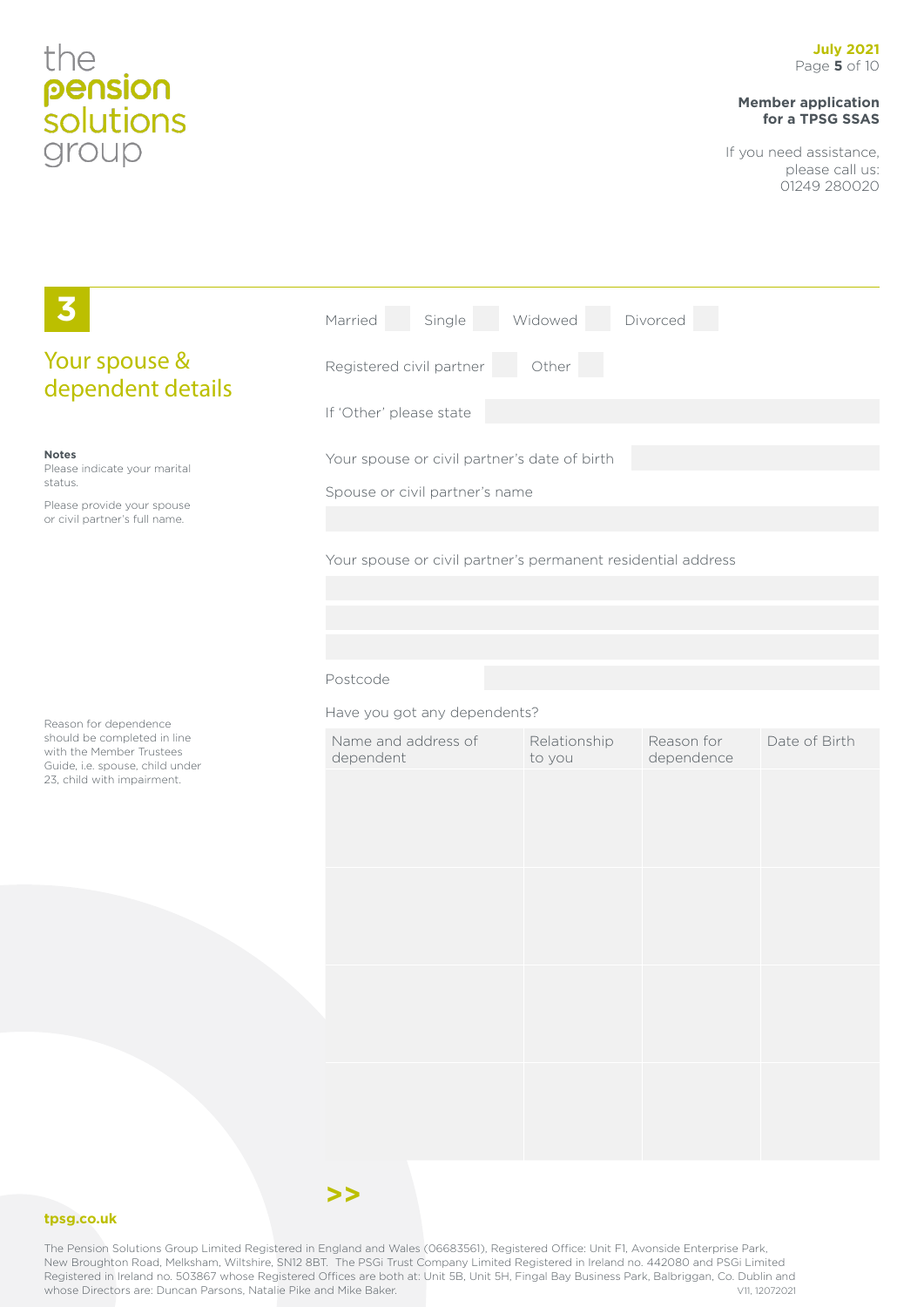## the pension *solutions* group

### **Member application for a TPSG SSAS**

If you need assistance, please call us: 01249 280020

## **4**

### Contributions, Protection and Pension Sharing

#### **Notes**

If you are employed by more than one company that is to sponsor the SSAS, please print as many copies of this page as necessary to provide details of contributions to be paid by the employer and attach each page to the corresponding page 2 of this application for each employer.

If you have been granted Enhanced, Fixed protection or a third type of protection called Individual Protection, the protection will be lost if a contribution is paid into the SSAS on their behalf or personally.

The Sponsoring Employer/ Employer should seek advice from its accountant before a contribution payment is made.

You should seek independent advice from their adviser before a contribution payment is made.

If you have Protection in place that comes with a certificate from HM Revenue and Customs (HMRC), we will need sight of this for our records. Please tick this box to confirm that you have included a copy of the certificate with this application.

Any other form of protection comes with a reference number and we need you to confirm what this is.

As we will need sight of this for our records, please tick this box to confirm that you have included a copy of the certificate with this application.

### **tpsg.co.uk**

Ongoing regular employer contributions to be paid on your behalf

(£)

Ongoing regular member contributions you wish to pay (if any)

| I | ۰   |  |
|---|-----|--|
|   | . . |  |
|   |     |  |

Do you have Protection in place for existing pension arrangements?



If 'Yes', please select one of the following:

Enhanced Protection

Lump Sum Protection

Primary Protection

Individual Protection

Fixed Protection

Enhanced Lifetime Allowance (International)

Protected pension age

Is there a Pension Sharing or pension earmarking order in place for existing pension arrangements?

Yes No

Please provide details of each arrangement that the Pension Sharing or pension earmarking order affects

**>>**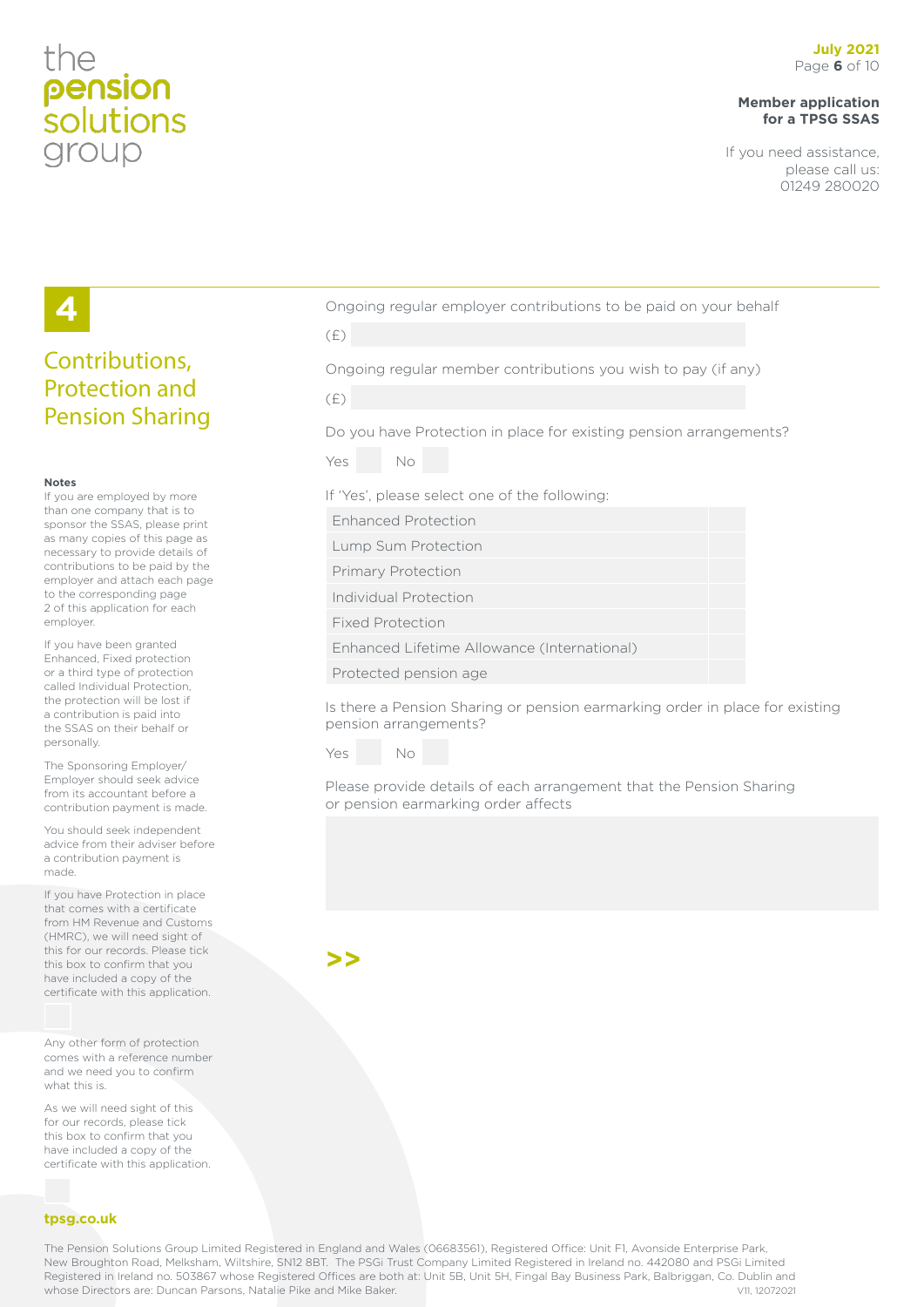### **Member application for a TPSG SSAS**

If you need assistance, please call us: 01249 280020

|                                                                                                  | Name of other pension arrangement                                |
|--------------------------------------------------------------------------------------------------|------------------------------------------------------------------|
| <b>Existing pensions</b>                                                                         | Policy/reference number                                          |
| & Group Life                                                                                     | Type of pension scheme                                           |
| <b>Assurance</b>                                                                                 | Approximate Valuation                                            |
|                                                                                                  | Scheme provider/Administrator name                               |
| <b>Notes</b><br>Please complete this section                                                     |                                                                  |
| to provide us with the details<br>of any existing pension<br>arrangement(s).                     | Do you wish to transfer this pension arrangement into your SSAS? |
| It is very important that we<br>are made aware of all existing                                   | Yes<br>No                                                        |
| pension arrangements, even<br>if they are not transferring to                                    |                                                                  |
| us, as well as any Registered<br>Life Assurance policies you                                     | Name of other pension arrangement                                |
| have. This information will<br>be used when completing                                           |                                                                  |
| a Lifetime Allowance<br>calculation.                                                             | Policy/reference number                                          |
| If you have more than<br>two existing pension                                                    | Type of pension scheme                                           |
|                                                                                                  | Approximate Valuation                                            |
| arrangements or more than<br>one existing Life Assurance<br>Scheme, please copy                  | Scheme provider/Administrator name                               |
| this page and complete<br>accordingly.                                                           |                                                                  |
|                                                                                                  | Do you wish to transfer this pension arrangement into your SSAS? |
| If you wish to transfer any of<br>your pension arrangements                                      | No<br>Yes                                                        |
| into your SSAS, please<br>complete a Transfer in<br>Application for each<br>transferring scheme. |                                                                  |
|                                                                                                  | Do you have an existing Registered Life Assurance scheme?        |
|                                                                                                  | Yes<br>No                                                        |
|                                                                                                  | Name of scheme                                                   |
|                                                                                                  |                                                                  |
|                                                                                                  | Policy/reference number                                          |
|                                                                                                  | Type of pension scheme                                           |
|                                                                                                  | Scheme provider/Administrator name                               |
|                                                                                                  |                                                                  |

### **tpsg.co.uk**

The Pension Solutions Group Limited Registered in England and Wales (06683561), Registered Office: Unit F1, Avonside Enterprise Park, New Broughton Road, Melksham, Wiltshire, SN12 8BT. The PSGi Trust Company Limited Registered in Ireland no. 442080 and PSGi Limited Registered in Ireland no. 503867 whose Registered Offices are both at: Unit 5B, Unit 5H, Fingal Bay Business Park, Balbriggan, Co. Dublin and<br>whose Directors are: Duncan Parsons, Natalie Pike and Mike Baker. whose Directors are: Duncan Parsons, Natalie Pike and Mike Baker.

**>>**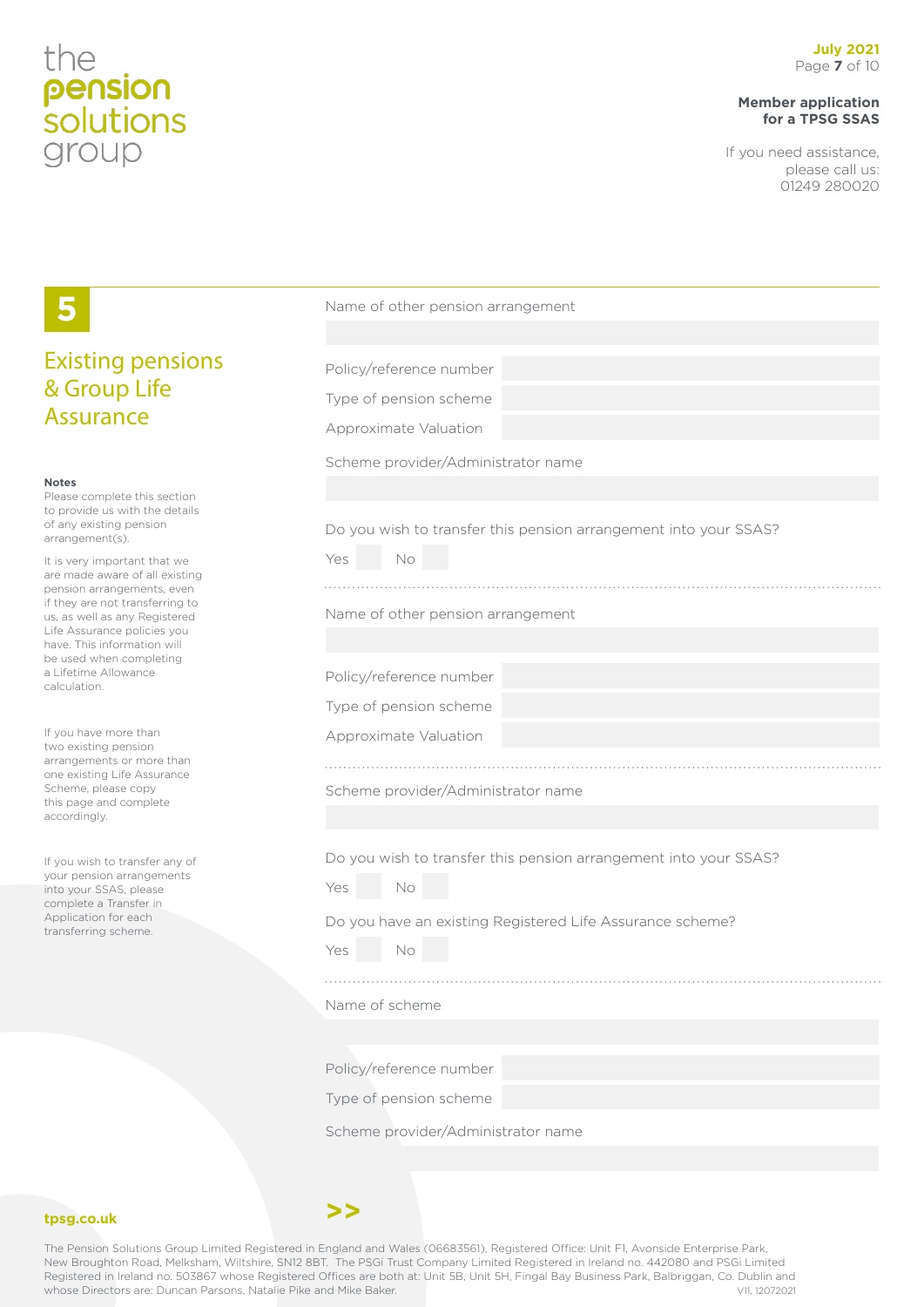## the pension<br>solutions group

### **Member application for a TPSG SSAS**

If you need assistance, please call us: 01249 280020

## **6**

### **Declaration** (important – please read)

### **1.0) Application**

- 1.1) I confirm that I understand that the SSAS of which I am a member is being taken over by The Pension Solutions Group Limited subject to a successful investigation by The Pension Solutions Group Limited;
- 1.2) The statements I make in this Declaration, together with the declarations made in the Takeover Application for a TPSG SSAS, and the Client Agreement and Terms and Conditions made between The Pension Solutions Group Limited, The PSG Trust Company Limited and the Sponsoring Employer set out the basis on which The Pension Solutions Group Limited and The PSG Trust Company Limited will provide professional services to the Sponsoring Employer ("the Agreement");
- 1.3) I hereby make the following declarations in respect of my Member Takeover Application for a SSAS, and I confirm I have read and understood the TPSG SSAS Member Trustees Guide document and notes in this application, TPSG's Terms and Conditions document and acknowledge and accept that my membership of the SSAS is subject to the provisions of the SSAS contained in the SSAS Trust Deed;
- 1.4) I confirm that, to the best of my knowledge and belief, the particulars given on this Application are correct and complete.

### **2.0)Correspondence**

2.1) I understand that The Pension Solutions Group Limited will normally correspond with the Chairperson. I understand that you will always correspond directly with me when dealing with pension transfers.

#### **3.0)Documents received**

- 3.1) I confirm I have received and read, because I have either received it directly or via my Regulated Financial Adviser or Intermediary, the following documents:
	- TPSG SSAS Member Trustees Guide;
	- TPSG SSAS Services and Fees;
	- TPSG SSAS Service Standards;
	- TPSG SSAS Terms & Conditions;
	- TPSG Privacy Statement;
	- A copy of the banking partner's Terms and Conditions.

### **>>**

### **tpsg.co.uk**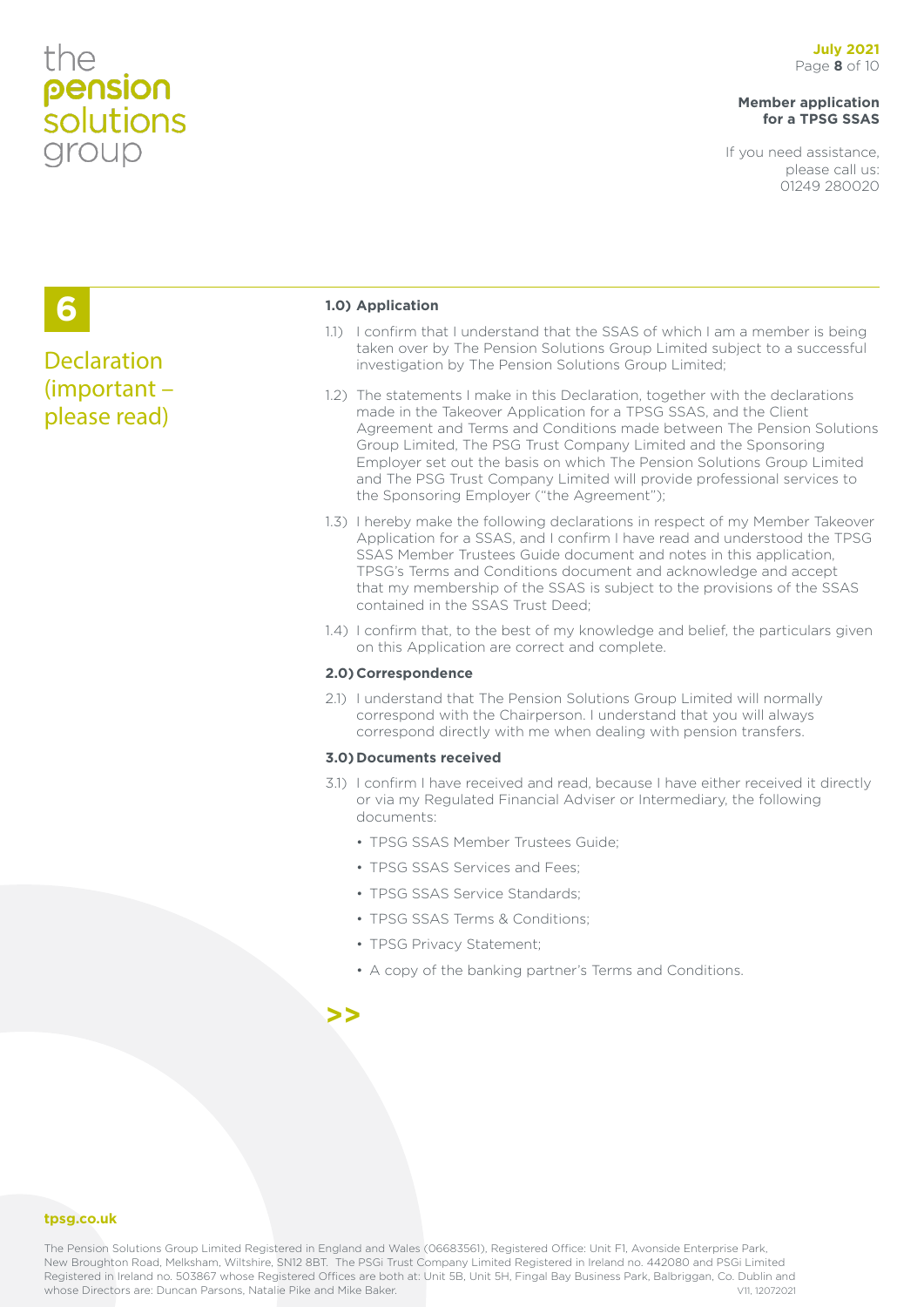## the pension<br>solutions group

### **Member application for a TPSG SSAS**

If you need assistance, please call us: 01249 280020

**Declaration** (continued) (important – please read)

#### **Acceptance and Declaration**

I understand it is a serious offence to make false statements and that the penalties are severe and could lead to prosecution.

I acknowledge and accept the terms of this Application and I understand that the services provided under it do not extend to financial advice under the terms of the Financial Services and Markets Act 2000.

This declaration is hereby made by me.

Applicant's signature

Date

**>>**

### **tpsg.co.uk**